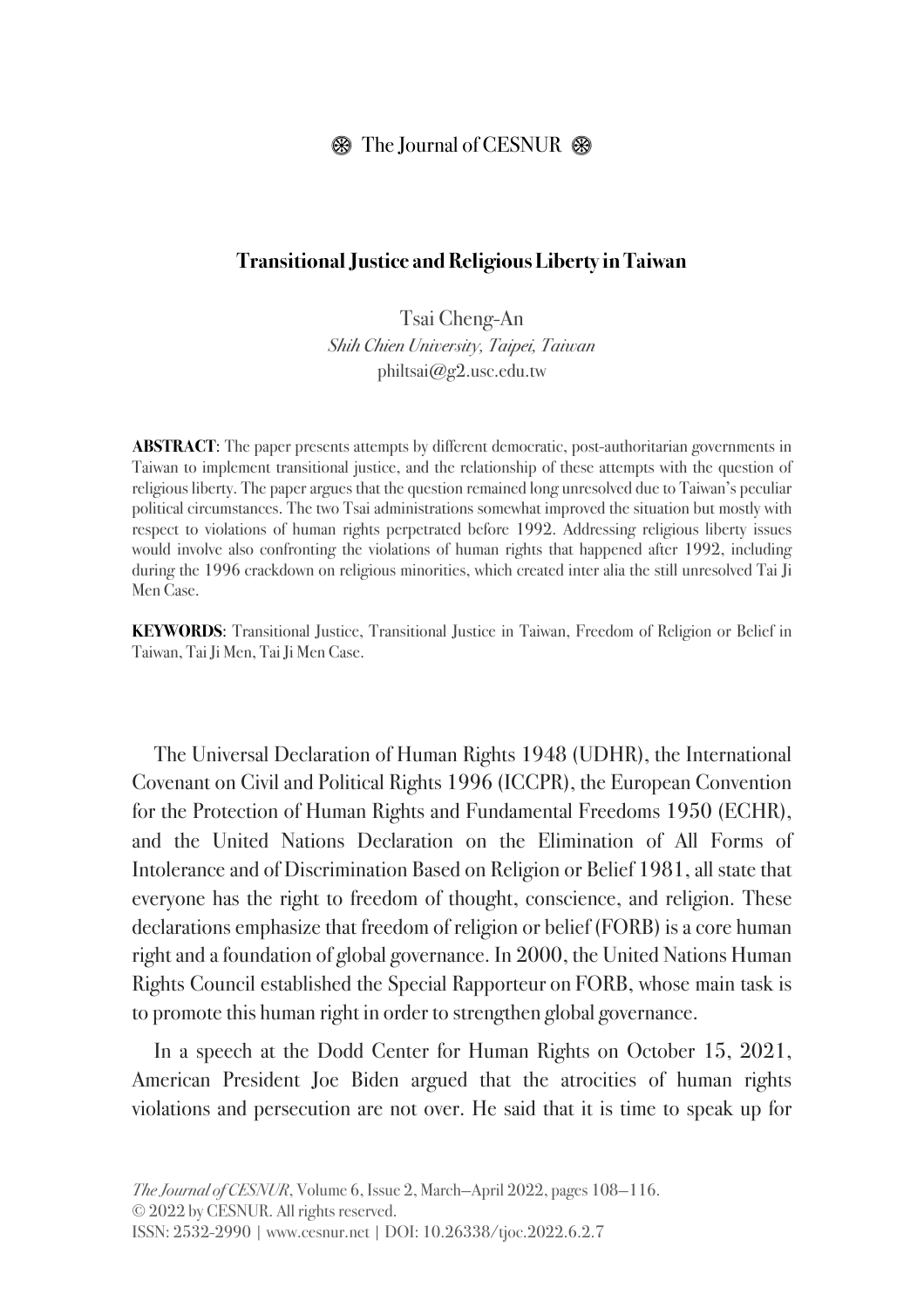human rights, and warned the world that silence on human rights abuses is complicity. "No U.S. President should stand by when human rights are under attack, and maintain their legitimacy," Biden proclaimed, stating that the defense of human rights is in the DNA of the American people (Biden 2021).

Besides the human right of FORB, another universal value is transitional justice. Transitional justice emphasizes the need to confront historical wrongs and pursue social justice, as Rosita Šorytė emphasized in the same Vilnius ISA RC-22 conference (her paper is published in this issue of *The Journal of CESNUR*).

Taiwan is now recognized as a democratic country under the rule of law, but it still has its flaws and is not a country that fully protects human rights. The Tai Ji Men incident in 1996 was a human rights case in which the authoritarian Kuomintang (KMT) government clearly violated FORB. It was a mistake and a crime committed by the old regime. The Democratic Progressive Party (DPP) government that succeeded in 2016 has not faced up to the legacy of history, redressed the historical injustice, or completed the democratic transformation it pursued.

Before 1987, Taiwan was an authoritarian regime with no real protection for FORB. Only on July 15, 1987, was the Martial Law finally lifted. Then, Taiwan gradually transformed from an authoritarian system to a postauthoritarian one. The KMT regime declared that citizens could enjoy FORB, but still persecuted religious groups that were seen as unfriendly to the ruling party. During the political crackdown after the 1996 presidential election, several of Taiwan's most active religious groups were suppressed, and Tai Ji Men became one of the victims of the KMT regime's crackdown on new religious movements (Tsai 2021). This was an unjust act of persecution of the human right of FORB by the Taiwanese government of the time.

Tai Ji Men is a spiritual group of ancient *qigong* and martial arts that extends love and peace to the world through cultural activities. In 1966, the Tai Ji Men Qigong Academy was established by law, and for 55 years there has never been a tax problem. Why was there a tax problem only in the six years from 1991 to 1996?

The Supreme Court rendered the final verdict on the Tai Ji Men case on July 13, 2007,and found no crimes, no tax evasion, no violation of tax code. All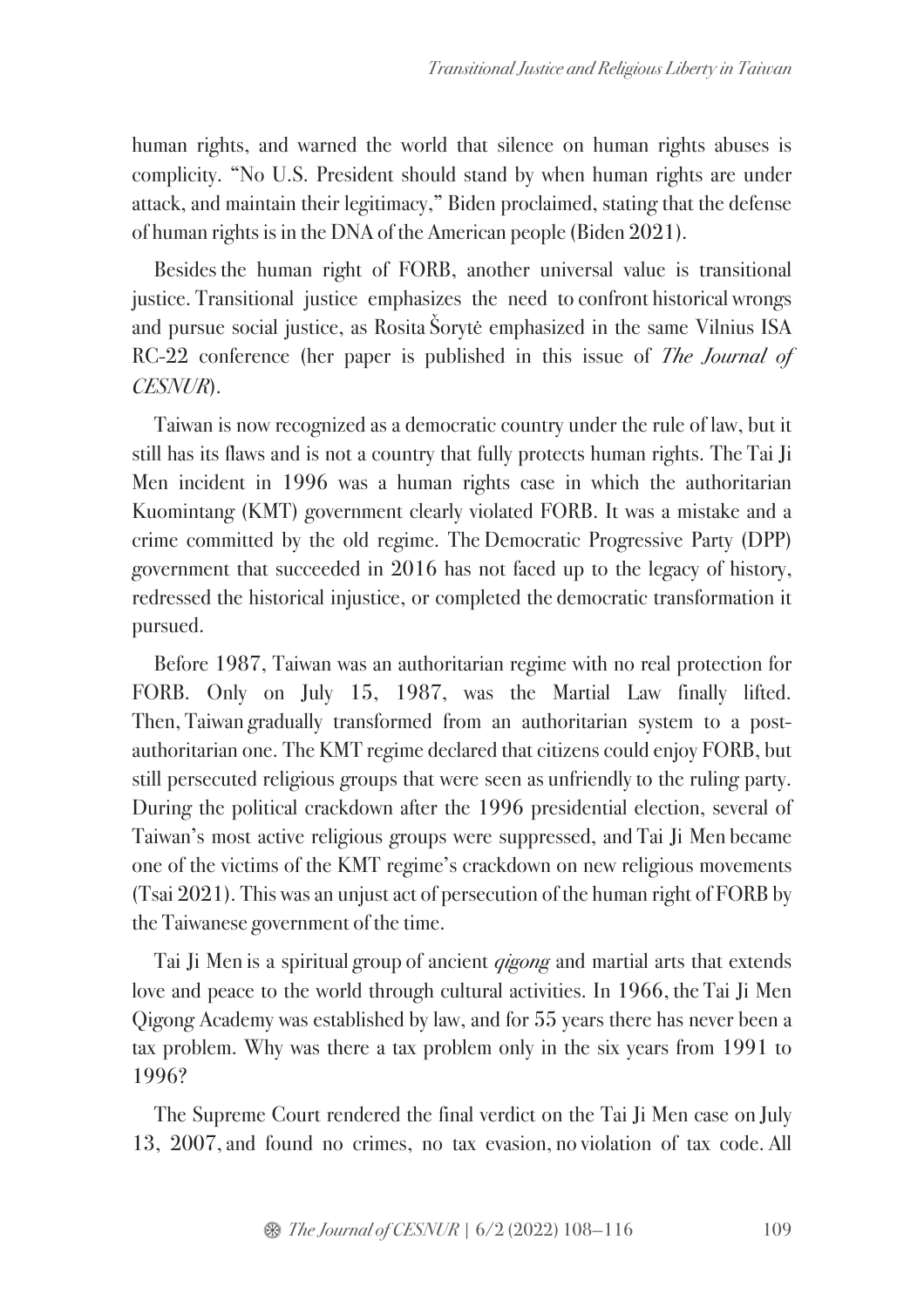four defendants were exonerated and received compensation from the Nation for their previous wrongful imprisonment. At that time, the tax problem derived from the criminal cases should have been dismissed according to the law. This point was clearly stated in 1999 and 2000 by a Minister of Finance, Yen Ching-Chang, and two Vice Ministers of Finance, Wang Teh-Shan and Wang Jung-Chou, that "the Tai Ji Men tax case was derived from the criminal case (…), and if the criminal case is resolved, the tax case will follow suit" (Chao et al. 2021, 94).

The central issue in the tax problem was whether the disciples' (*dizi*) so-called red envelopes given to their master (*shifu*) included tuition for tutorial classes or voluntary gifts. A final verdict of the Supreme Court recognized that "the gifts presented by the *dizi* to their *shifu* are voluntary gifts in nature" (Chao et al. 2021, 128–29). In 2018, the Supreme Administrative Court confirmed that Tai Ji Men isa *qigong* and martial arts group and not a tutorial class (Chao et al. 2021, 147).

However, in August 2021, the media uncovered a shocking piece of evidence in which tax collector Shih Yue-Sheng (1949–2020) admitted on video that prosecutor Hou Kuan-Jen, who was the main responsible for the persecution of Tai Ji Men, had sought his perjury (Action Alliance to Redress 1219 2021).

Prosecutor Hou Kuan-Jen did not question the validity of this testimony against the defendant as the law requested, but directly cited it as the primary evidence in the tax evasion lawsuit against Tai Ji Men (Introvigne et al. 2020, 24– 5). The video confirms that the prosecutor's accusation of tax evasion against Tai Ji Men was simply the fabrication of a false case, and that Hou obviously used a criminal prosecution to violate FORB's human rights.

According to the above verdicts, after 25 years of legal petitions, and nonviolent efforts of legal and tax reform advocacy initiatives by Tai Ji Men, the Taipei National Taxation Bureau and the Central District National Tax Bureau finally recognized the nature of gifts of what Tai Ji Men *dizi* had given to their *shifu* in five tax years out of the six in dispute, leaving only tax year 1992 unchanged.

However, the National Taxation Bureau is still not correcting its errors because of its authoritarian mindset. Despite the thousands of people in Taiwan who participated in the civil disobedience on the streets, and the support of scholars and human rights experts from home and abroad, the government continues to tax and impose fines on the tax year 1992. In 2020, lands belonging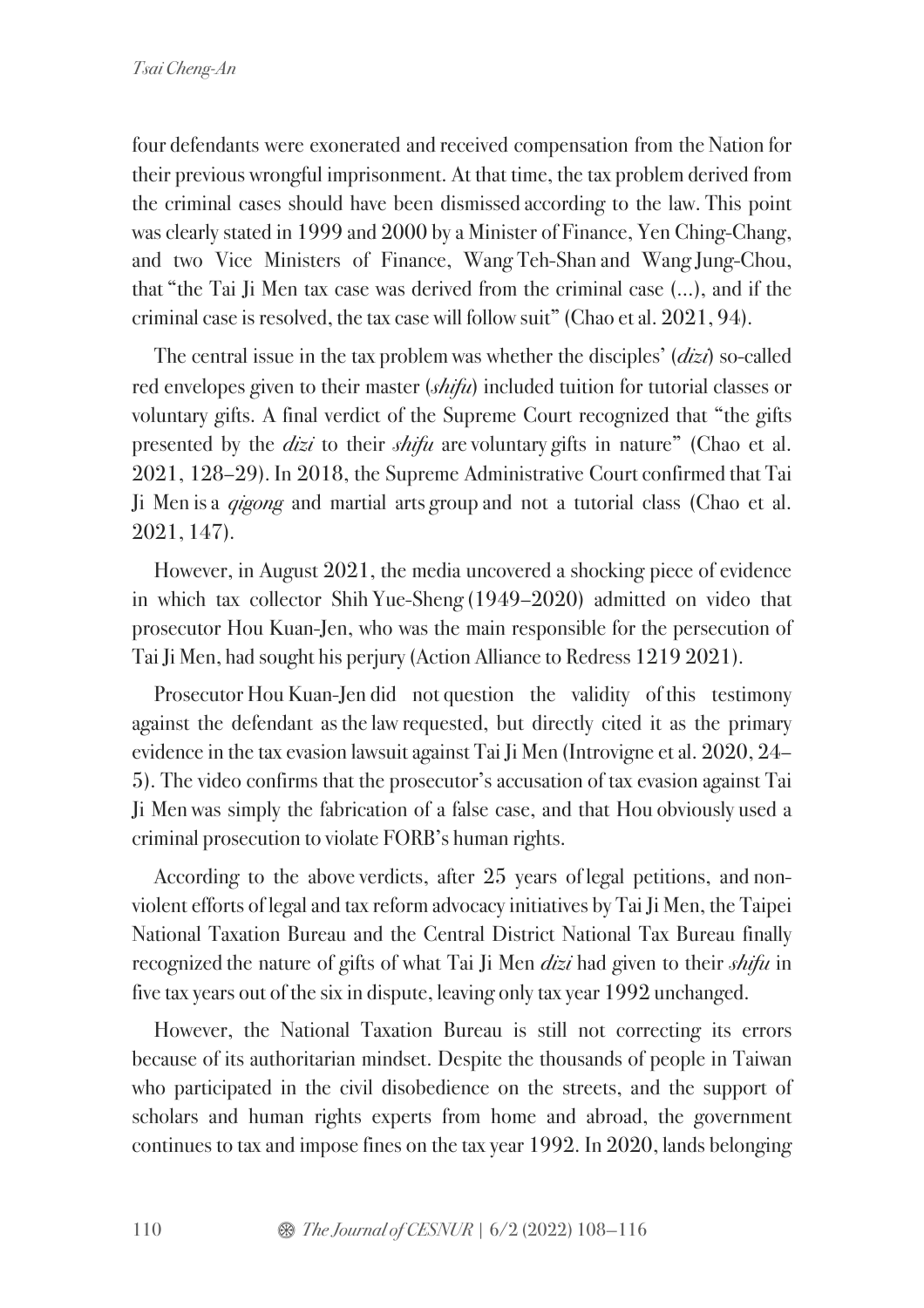to Dr. Hong and Tai Ji Men was put on auction by the Administrative Enforcement Agency and confiscated by the state after two failed auctions (Chao et al. 2021).

Such an outcome has drawn the attention and support for Tai Ji Men of Taiwanese and international scholars and experts (*Bitter Winter* 2021). The main reason for this is that the Tai Ji Men human rights case protest has had a wide range of positive effects on Taiwan and also on the international community. There are two reasons for this. First, Tai Ji Men insists on truth, human rights, and righteousness of conscience, and is unwilling to accept the threat of compromising and paying for fake tax bills. Tai Ji Men's 25 years of non-violent activism has led the Taiwanese community to face up to the importance of taxpayer's human rights, and has led to opportunities for legal tax reform, which is a manifestation of the universal values of human rights and the transitional justice in practice.

Second, international religious freedom scholars and human rights experts have often seen cases of persecution of religious beliefs that have led to the loss of lives, but they are also worried that the tax law may be used by the ruling authorities to persecute religious groups they do not like, which is a new form of persecution of FORB.

Taiwan's subsequent democratically elected governments have delivered some results in their efforts to implement transitional justice. For example, in 2009, during the presidency of Ma Ying-Jeou, the Legislative Yuan approved the International Covenant on Civil and Political Rights (ICCPR) and the International Covenant on Economic, Social, and Cultural Rights (ICESCR) as Taiwan domestic laws, and declared that "human rights should be established, transitional justice should be promoted, human rights protection should be strengthened, and an effective relief mechanism should be established" (Roth 2019).

In 2017, President Tsai Ing-Wen passed the Law on Promoting Transitional Justice. According to this law, by March 26, 2021, a total of 5,837 criminal cases determined by criminal verdicts during the Martial Law period were revoked, which is a specific act of revoking wrong verdicts and announcing the vindication of cases, realizing the spirit of "restoring reputation" of transitional justice. It also confirms that wrong verdicts are not unchangeable (Caldwell 2018; Shattuck 2019).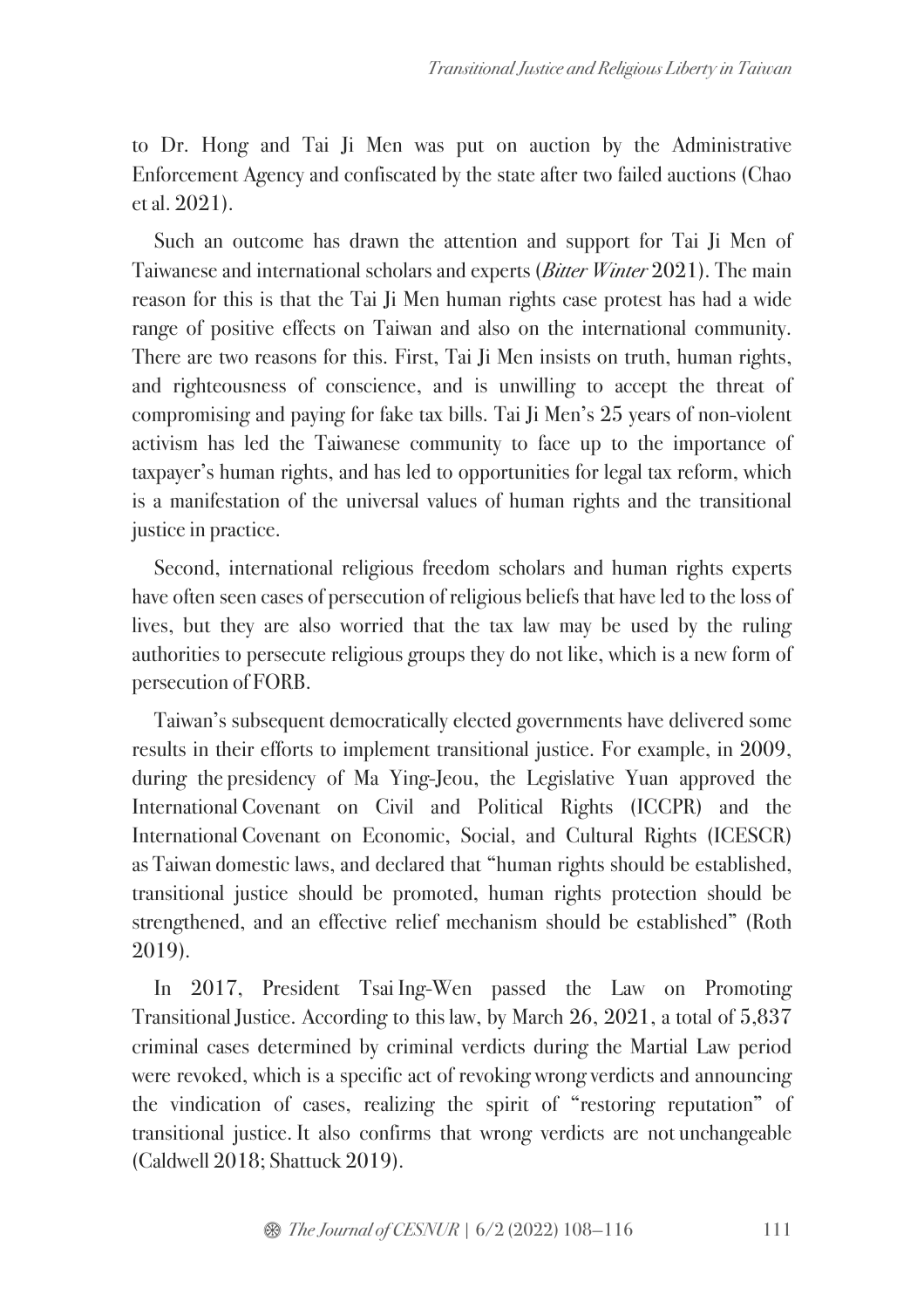However, the DPP government has excluded the need for transitional justice for those who suffered from human rights persecution after 1992, and this is what President Tsai Ing-Wen has yet to accomplish in terms of transitional justice in Taiwan.

Any persecution of human rights by the government with state power is an authoritarian persecution. It does not matter when the persecution occurred. A persecution is a persecution, and needs to be addressed. Only by doing so can we achieve true social reconciliation and justice.

Taiwan is a country under constant threat from China and has been under authoritarian ruling for decades, and because of this historical burden, the road to democracy in Taiwan is more difficult than in the West. From the Martial Law period to the present, old habits, old ideologies, and old ways of governance from the authoritarian regime still exist, and bureaucrats with old ways of governance still occupy various positions in the liberal democratic bureaucracy.

After several changes of political parties in Taiwan, the issue of human rights being violated by the state has not been given enough attention. On the contrary, after the rulers claimed to have gained a formal democratic majority, they constructed a new argument of "democratic legitimacy," so that the consolidation of Taiwan's liberal democratic system has not yet been completed, but is even facing the threat of a new bureaucratic authoritarian system.

In particular, during Taiwan's transition from an authoritarian system to a democratic system, the legal and tax bureaucratic authoritarianism constructed by the administrative courts and the financial and tax administrations from 1992 to the present has still not changed into a modern system for the purpose of protecting human rights, but remains a legacy of the authoritarian past that continues to harm basic human rights and hinder social progress.

Evidence of Taiwan's legal and tax bureaucratic authoritarianism is as follows:

(1) The Ministry of Finance has dominated tax administration with more than 9,500 interpretation notes, which exceed the law and seriously violate the principle that taxes should remain under the law. By the end of August 2020, out of 794 interpretations by the Justices of the Taiwan Judicial Yuan, a total of 131 interpretations related to tax were issued, and 56 laws and interpretation letters were declared unconstitutional; in 17 of them, the spirit or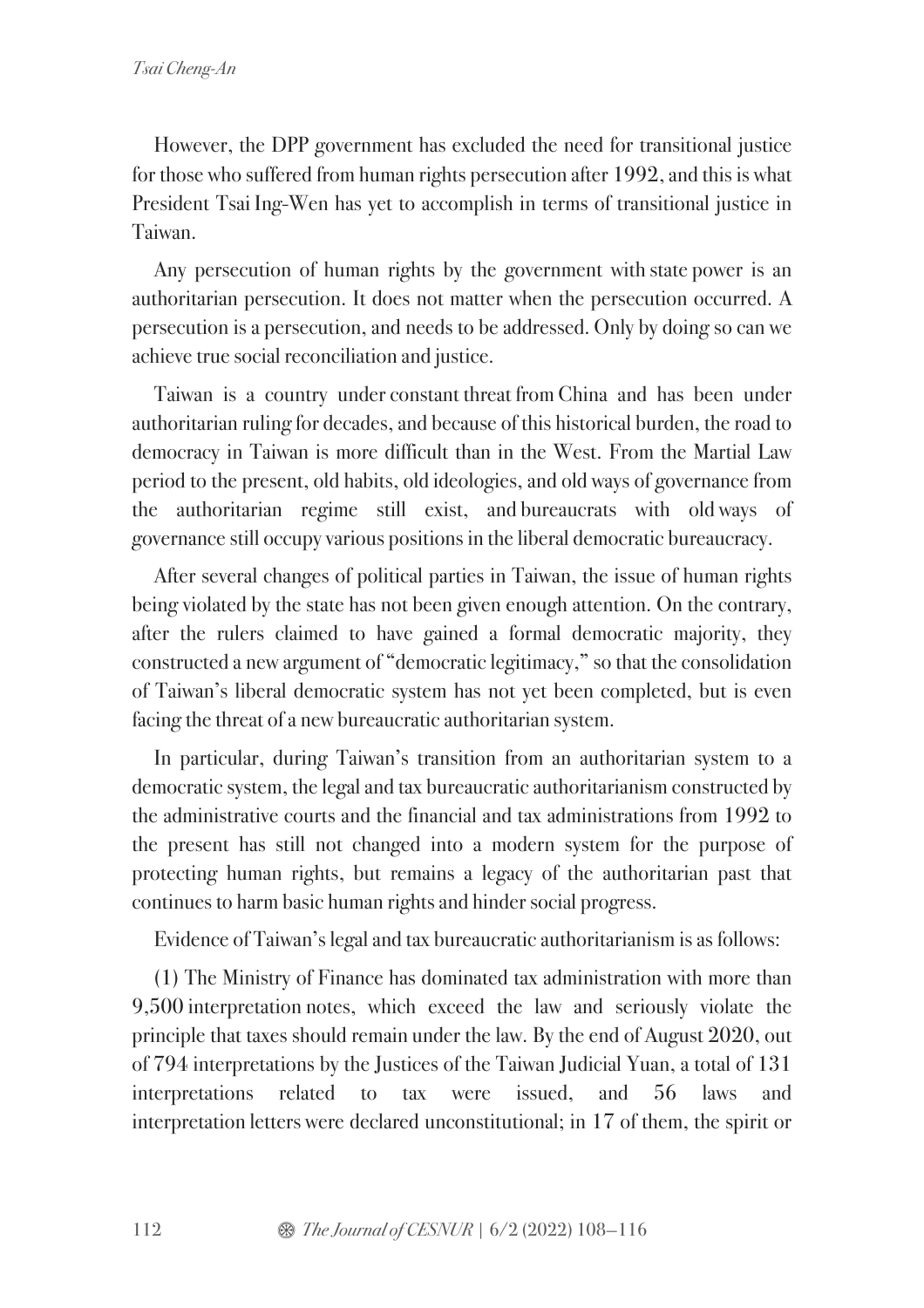principle violated by those declared unconstitutional can be seen at work in the Tai Ji Men tax case.

(2) Most of the judges in the administrative courts do not have a good understanding of tax law, and render more than 93% of their rulings in favor of tax authorities. And in the limited number of cases in which the taxpayers win, the tax bill is returned to the NTB instead of being revoked directly, giving the NTB the right to issue new tax bills.

(3) The Legislative Yuan, in cooperation with the tax administration, has been giving incentive payments to tax officials to encourage aggressive taxation. The ill-intentioned incentive system has become the root of the violation of the taxpayers' human rights.

In 2012, in a report on the tax structure and government tax reform measures in Taiwan, the Taiwan Control Yuan recommended that the Ministry of Finance (MOF) should review the outdated tax interpretation notes in order to protect the rights of the public (Control Yuan 2012). However, there are still more than 9,000 interpretation notes, many of which have been in use since the authoritarian period, but no active action has been taken by the Ministry of Finance. Taiwan's tax system is still stuck in the authoritarian era.

In September 2021, item 3 in the agenda of the United Nations Human Rights Council was the "Promotion and protection of all human rights, civil, political, economic, social and cultural rights, including the right to development." The NGO CAP-LC (Coordination des associations et des particuliers pour la liberté de conscience) told the Council that it was particularly concerned about the use of property seizuresas a weapon to discriminate against minority religious and spiritual groups (Coordination des associations et des particuliers pour la liberté de conscience 2021). This is a new form of persecution of FORB's human rights by tax laws, which has happened not only in Taiwan, but also in France and other countries. Such acts are definitely not in accordance with the universal values of human rights.

The Tai Ji Men human rights case is a crime committed by the postauthoritarian government in 1996 and in the subsequent years. Now, the Taiwan government must face up to the various cases of human rights violations caused by government violence under the post-authoritarian system after the lifting of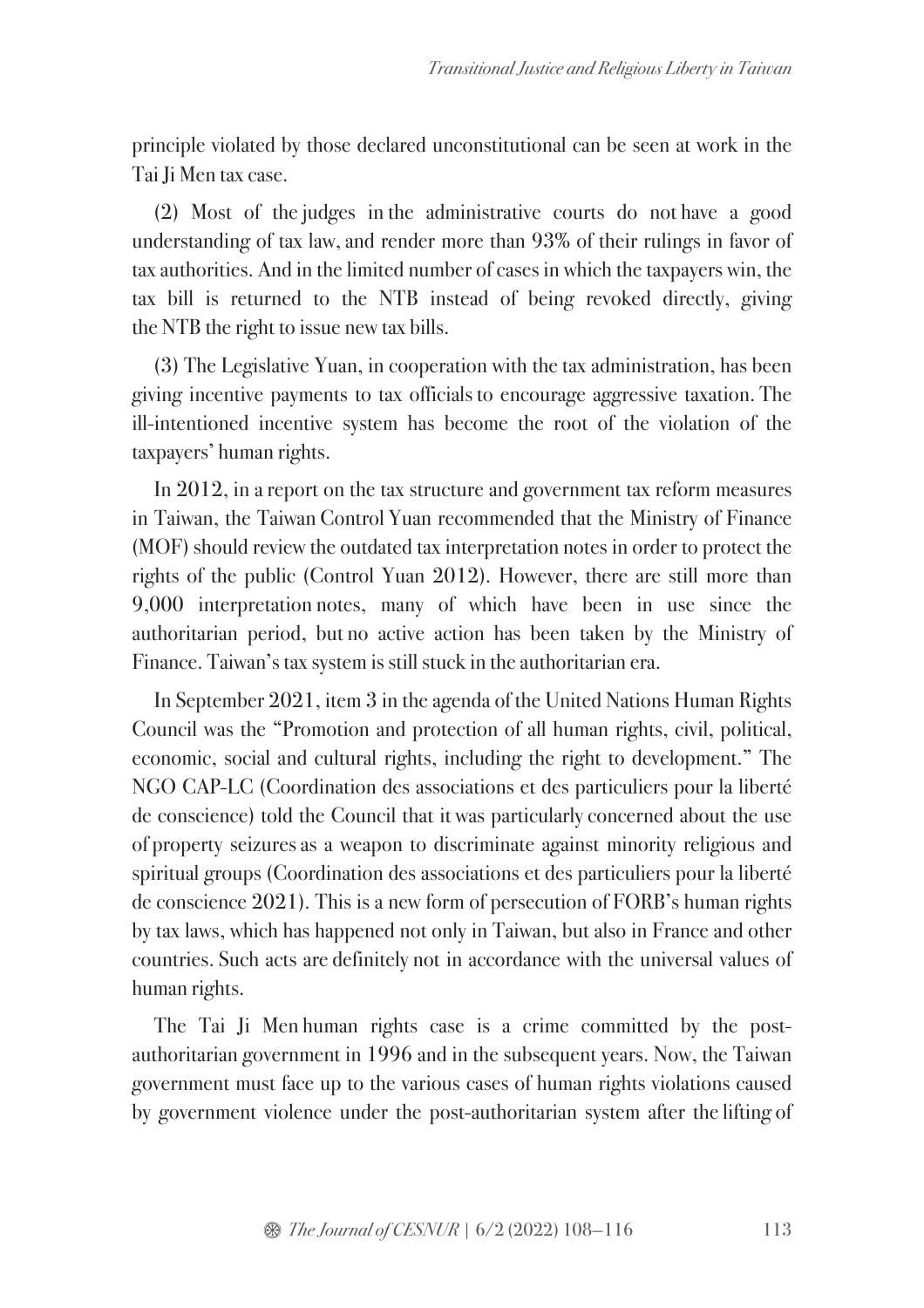the Martial Law in 1987, and the Tai Ji Men human rights case has already become an international landmark case.

The Tai Ji Men case involves universal values of FORB and transitional justice, which are values that must be defended by democratic leaders around the world. The persecution of FORB through tax law is not allowed by the universal human rights laws.

In 2000, the U.N. Human Rights Committee appointed an independent Special Rapporteur on FORB with the task of identifying and responding to human rights impediments to FORB worldwide. In 2004, U.N. Secretary-General Kofi Annan's (1938–2018) report to the General Assembly established four principles of transitional justice: (1) investigating abuses and pursuing the truth, (2) compensating victims, (3) punishing perpetrators, and (4) ensuring that abuses do not occur in a democratic environment (Annan 2004).

In 2012, the United Nations Human Rights Council appointed an independent International Special Rapporteur on Transitional Justice with the mandate to properly implement transitional justice. These four principles also apply to the redress of human rights cases such as the Tai Ji Men case. There should be no time limit for implementing the transitional justice and achieve social reconciliation.

I believe scholars and experts of human rights should call on President Tsai Ing-Wen, and remind her that human rights and transitional justice are the core values of her administration, and the Tai Ji Men human rights case is a key to demonstrating these core values and social justice in practice.

The Tai Ji Men case is no longer an administrative or legal issue, but an issue of FORB human rights that affects Taiwan's international reputation. Only effective action by the President of Taiwan can rectify the continuing persecution of the human right of FORB by the NTB and the Administrative Enforcement Agency, and implement the transitional justice, so that Taiwan can become a truly democratic country governed by the rule of law and respectful of human rights.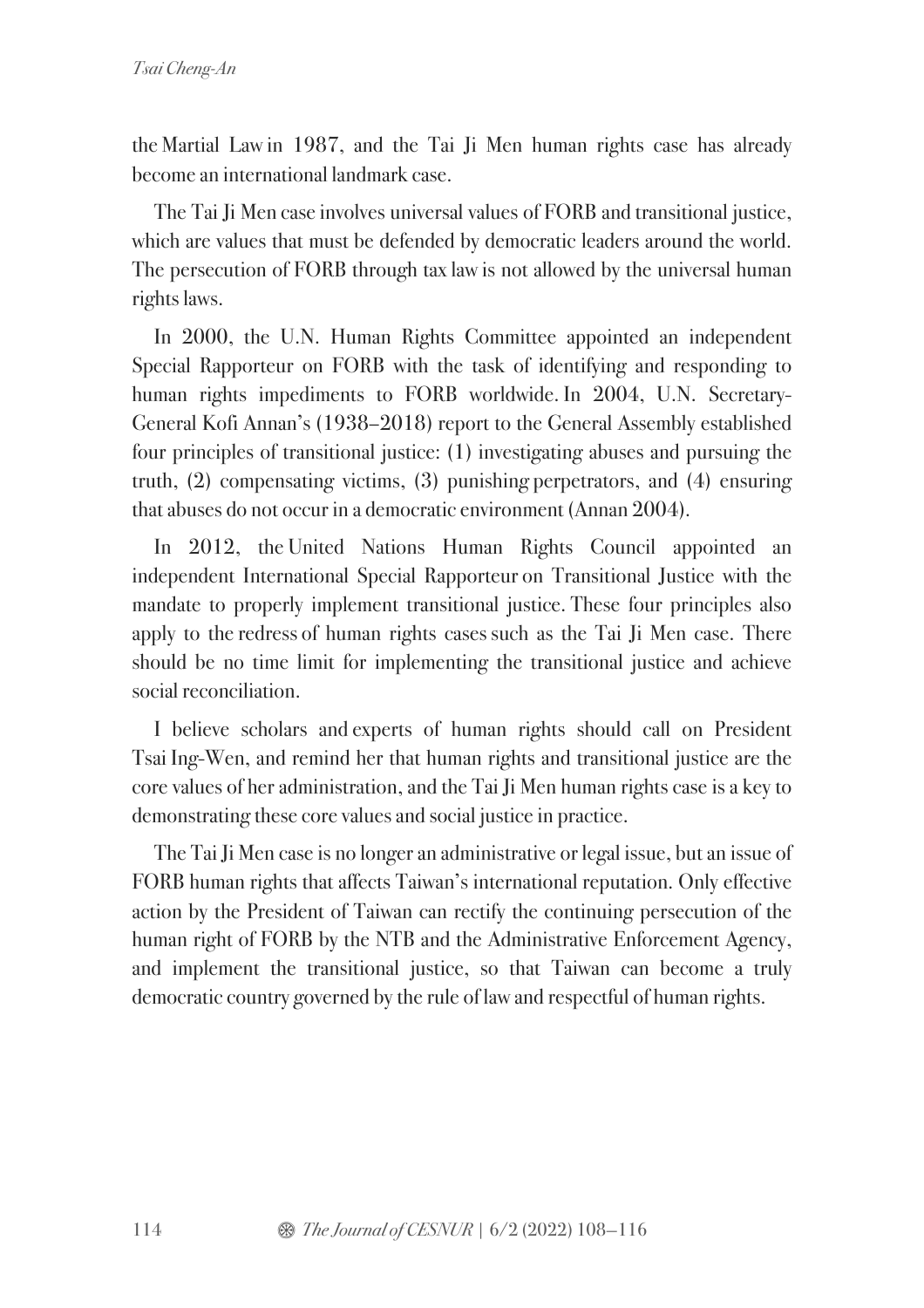## **References**

- Action Alliance to Redress 1219. 2021. "Prosecutor Hou Kuan-Jen's Conspiracy Against Tai Ji Men Revealed." Video, September 2. Accessed February 15, 2022. https://youtu.be/IwB50FEg8WI.
- Annan, Kofi. 2004. "The Rule of Law and Transitional Justice in Conflict and Post-Conflict Societies: Report of the Secretary-General." August 23. Accessed February 15, 2022. https://bit.ly/3oUHc7A.
- Biden, Joe. 2021. "Remarks by President Biden at the Dedication of the Dodd Center for Human Rights." Accessed February 15, 2022. https://bit.ly/3LGGu7W.
- *Bitter Winter.* 2021. *The Tai Ji Men Case in Taiwan: The Path to Religious Liberty & Human Rights. A* Bitter Winter *Anthology*. Turin: *Bitter Winter*, and Taipei: Grand Justice Publishing.
- Caldwell, Ernest. 2018. "Transitional Justice Legislation in Taiwan Before and During the Tsai Administration." *Washington International Law Journal* 27(2):449–83.
- Chao, Kai-Hsin, Chang Mei-Ying, Yu Yi-Sheng, and Ann Chen. 2021. *Who Stole Their Youth? 24 Years of Persecution: A Battle for Human Rights & Tax Justice in Taiwan.* Taipei: Grand Justice Publishing.
- Control Yuan. 2012. 我國賦稅結構與政府稅制改革措施*.* 專案調查研究報告 (Tax Structure and Governmental Tax Reform Measures in Taiwan. Research Report). Taiwan: Control Yuan. Accessed February 16, 2022. https://bit.ly/353ziBY.
- Coordination des associations et des particuliers pour la liberté de conscience. 2021. "Seizure of Real Estate as a Weapon to Discriminate Against Religious and Spiritual Minorities. United Nations Human Rights Council, Forty-eight Session. Written Statement Submitted by Coordination des Associations et des Particuliers pour la Liberté de Conscience, a Nongovernmental Organization in Special Consultative Status." August 31. Accessed February 15, 2022. https://undocs.org/A/HRC/48/NGO/48.
- Introvigne, Massimo, Willy Fautré, Rosita Šorytė, Alessandro Amicarelli and Marco Respinti. 2020. *Justice Denied: The Tai Ji Men Case in Taiwan. A White Paper*. Turin: CESNUR, and Brussels: Human Rights Without Frontiers. Accessed February 16, 2022. https://bit.ly/3rU8fSv.
- Roth, Brad R. 2019. "Human Rights and Transitional Justice: Taiwan's Adoption of the ICCPR and the Redress of 2/28 and Martial-Law-Era Injustices." In *Taiwan and International Human Rights*, edited by Jerome A. Cohen, William P. Alford, and Lo Chang-Fa, 51–66. Cham: Springer.